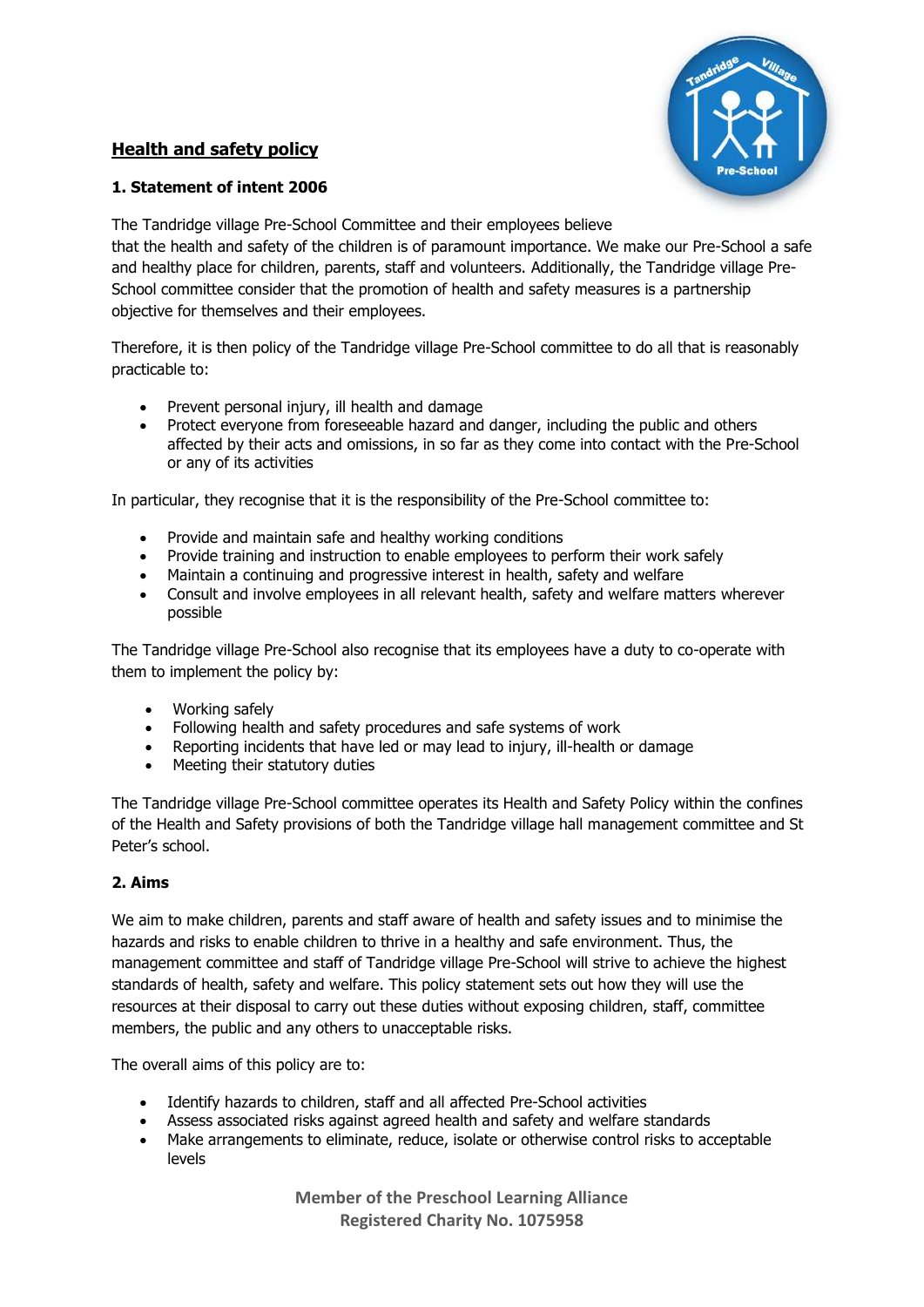

## **3. Methods**

The chair(s) of the committee has overall responsibility for health and safety. The members of staff responsible for health and safety are the Pre-School manager. They are competent to carry out these responsibilities and regularly update their knowledge and understanding. We display the necessary health and safety poster on the Tandridge village Pre-School notice board in the entrance to Tandridge village hall.

# **Responsibilities of the Management Committee Members**

The responsibilities for the overall health and safety policy rest with the chair(s) of the management committee. Not withstanding this, **all** committee members will:

- Keep themselves aware of current Health and Safety legislation
- Ensure that the Pre-School manager is competent and aware of current relevant health and safety management procedure
- Monitor, evaluate and review the effectiveness of this policy
- Issue revisions when necessary
- Obtain a current copy of the policy

# **Responsibilities of Pre-School Manager**

The Pre-school Manager(s) will:

- Keep up to date with current, relevant health and safety information;
- Delegate specific duties to staff as defined in Appendix 1;
- Ensure that all staff have sufficient information, instruction, training and supervision to carry out their duties under this policy;
- Initiate action to revise policy, organisation or arrangements, where necessary to achieve acceptable standards of health, safety and welfare;
- Report to the management committee any circumstances where compliance with this policy cannot be achieved without action by the management committee.
- Update the management committee on new legislation
- Distribute copies of this policy, including any subsequent amendments, to all staff and other (including contractors) when contract is revised (yearly).

# **Employee Responsibilities**

All employees are accountable to the Pre-School managers for acting on health and safety instructions. In additions all employees (and volunteer staff) must:

- Take reasonable care of themselves and others affected by their work, actions or omissions;
- Report hazards to their manager(s) or other person capable of initiating remedial action;
- **STOP ALL WORK** when the danger is serious and immediate

### **4. Risk Assessment**

Potential and or actual hazards have been identified and thence risks affecting the Pre-School have been assessed by the committee members and arrangements to control them are recorded in the Health and Safety file which is located on the front entrance table.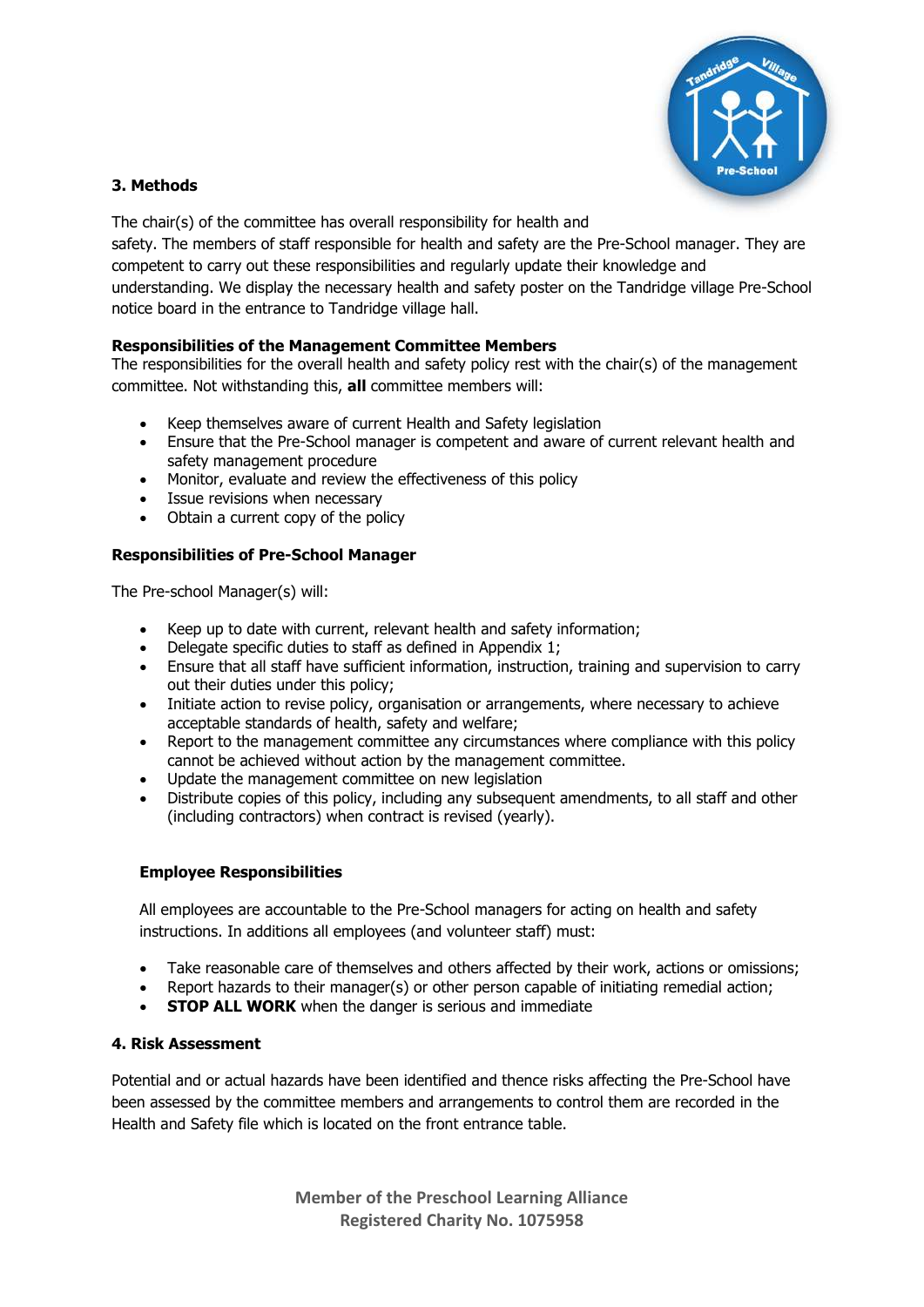

Our risk assessment process includes:

- Checking for hazards and risks indoors and outside, and in our activities and procedures. Our assessment covers adults and children
- Deciding which areas need attention and
- Developing an action plan which specifies the action required, the timescales for action, the person responsible for the action and any funding required

We maintain lists of health and safety issues, which are checked daily. A full risk assessment is carried out yearly by our current Health and safety Representative of the management committee.

The following people and methods will monitor the effectiveness and implementation of this policy:

The Pre-School Management Committee will assess:

- Issues raised at regular committee meetings
- Reports from the managers, staff and other authorised specialists

The managers will ensure:

- That reports are checked to confirm that actions have been carried out to acceptable and prescribed standards;
- That omissions and inadequacies are identified and remedied;
- That health and safety issues are reviewed with staff routinely

All staff will:

- Check the safety of work areas, equipment and procedures before, during and after activities;
- Report to the managers and record in the Health and safety file actions and problems relevant to this policy;
- Record in the accident book, all incidents of accidents, ill health, and 'near incidents'. This applies to incidents involving all staff, children, committee members, the public, and any others. The accident book is reviewed by the managers.

# **5. Insurance Cover**

We have public liability insurance and employer's liability insurance. The certificate is displayed on the Tandridge village Pre-School notice board in Tandridge village hall.

# **6. Awareness Raising**

### **Training**

The effectiveness of all forms of training will be continuously evaluated and reviewed. All employees will be given:

- Health and safety induction training in the requirements of this policy
- Training in response to significant changes in the work place
- Training in specific skills to execute this policy
- Refresher training where evaluation and review establishes need
- All staff are required to read the reviewed Health and Safety policy yearly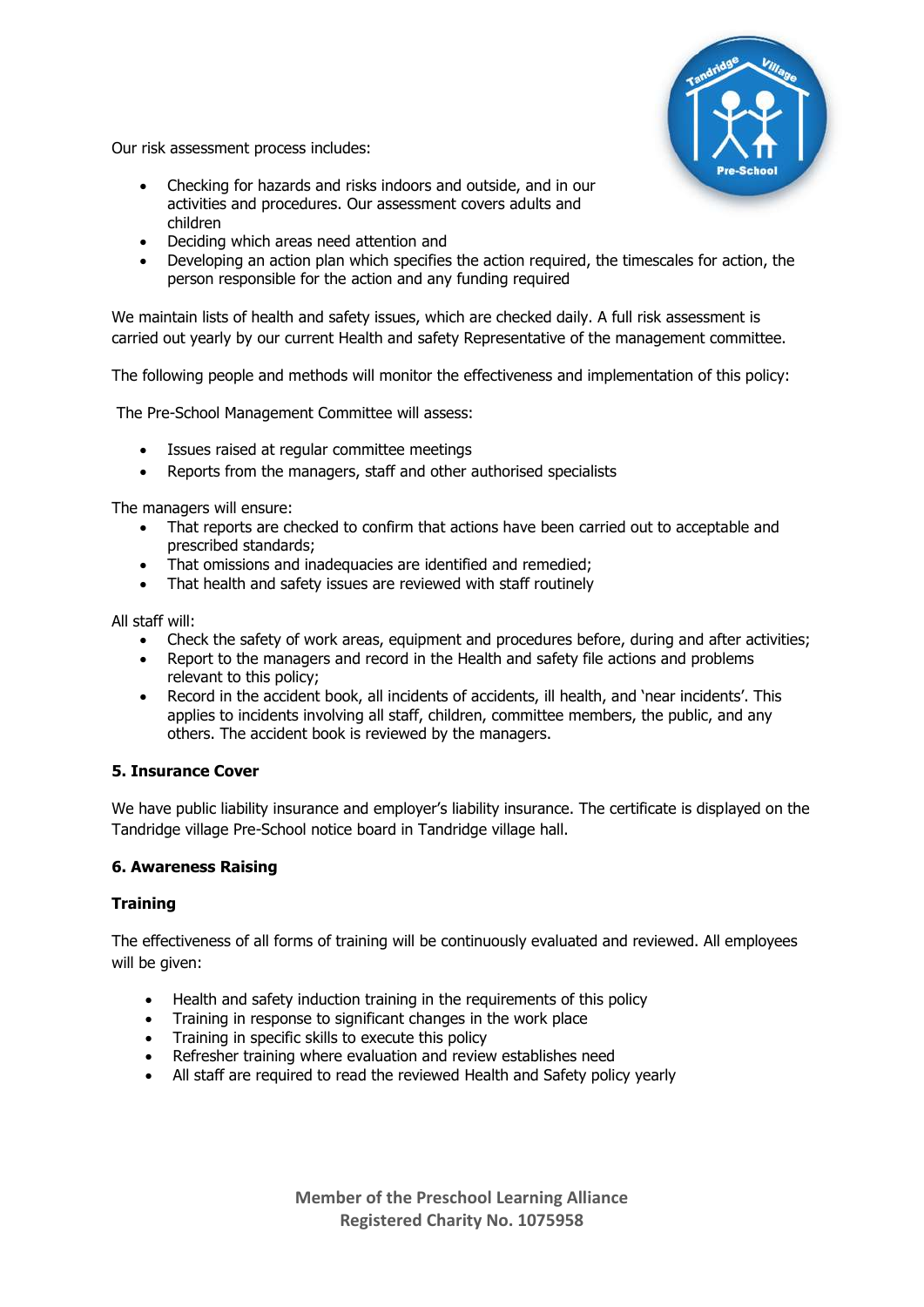

The following strategies are used to raise awareness and update staff:

- Our induction training for staff and volunteers includes a clear explanation of health and safety issues so that all adults are able to adhere to our policy and understand their shared responsibility for health and safety. The induction training covers matters of employee well-being, including safe lifting and the storage of potentially substances
- Records are kept of these induction training sessions and new staff and volunteers are asked to sign the records to confirm that they have taken part
- The Health and Safety policy is available for perusal by parents of new children and members of staff are happy to answer any questions they may have
- As necessary, health and safety is included in the annual training plans of staff and health and safety is discussed regularly at staff meetings
- We have a NO SMOKING POLICY
- Children attending Tandridge village Pre-School are made aware of health and safety issues through discussion, planned activities and routines

# **Accident reporting**

Any injury requiring General Practitioner or hospital treatment to a child, parent, staff, volunteer or visitor is reported to the local office of the Health and safety executive. Refer to appendix 2.

We meet our legal requirements for the safety of our employees by complying with RIDDOR (the reporting of Injury, Disease, and Dangerous Occurrences Regulations). You can download RIDDOR Guidance and Reporting form on [Www.hse.gov.uk/riddor/index.htm](http://www.hse.gov.uk/riddor/index.htm) In accordance with Health and Safety regulations, the chair(s) of the Pre-School management committee will report to the local office of the Health and Safety Executive all appropriate accidents or occurrences. The incident will be recorded in our incident book. We will record the date and time of the incident, nature of event, who was affected and what was done about it. If it was reported to the police, and if so a crime number will be recorded. Any follow up, or insurance claim made, should also be recorded.

We keep an incident book for records of incidents including those that are reportable to the Health and Safety Executive these include:

- fire, flood, gas leak or electrical failure
- attack on a member of staff or parent on the premises or nearby
- break in, burglary
- an intruder gaining unauthorised access to the premises

In the unlikely event of a terrorist attack we follow the advice of the emergency services with regard to evacuation, medical aid and contacting children's families. Our emergency evacuation will be followed. The incident will be recorded in the incident book after the threat.

In the unlikely event of a child dying on the premises the emergency service are called, and the advice of these services will be adhered to. The incident will be recorded in the incident book.

Tandridge village Pre-School operates a strict NO MEDICINES POLICY, except for Piriton if a child has a known allergy, asthma inhalers, Epi pens suppositories. The administration of these is recorded accurately and parents sign the record book to acknowledge this. A medicines plan will be drawn up before any medication is administered. This plan is kept in the confidential folder with the child's records. This is kept on the home time table, near the kitchen hatch.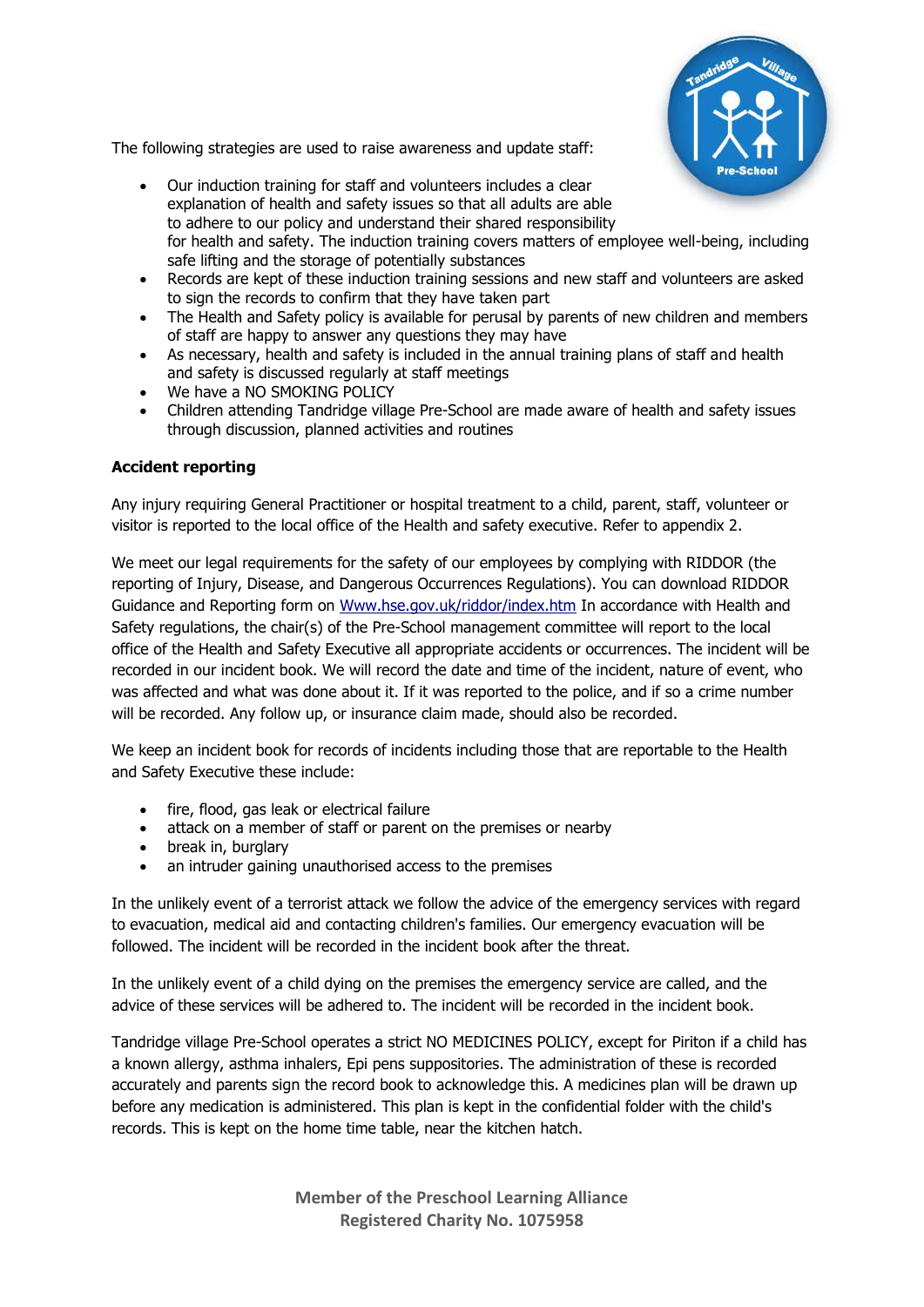

# **7. Sickness**

Our policy for the exclusion of ill or infectious children is discussed with parents. This included procedures for contacting parents- or other

authorised adults- if a child becomes ill at Pre-School. Additionally, Ofsted is notified of any infectious diseases which a qualified medical person considers notifiable.

# **8. Safety of Adults**

- Adults are provided with guidance about the safe storage, movement, lifting and erection or large pieces of equipment
- When adults need to reach up to store equipment they are provided with safe equipment to do so. At Tandridge Village Pre-School we have a mobile step ladder
- The sickness of staff and their involvement in accidents is recorded and stored securely maintaining confidentiality. The records are reviewed during staff appraisals by the managers to identify any issues which need to be addressed. Staff sickness policy will be adhered to
- All cleaning chemicals are kept in their original containers

# **9. Records**

In accordance with the practice guidance for the Early Years Foundation Stage, we keep records of:

- Adults authorised to collect children from Pre-School, if someone other than the main carer is collecting them
- The names, addresses and telephone numbers of emergency contacts in case of children's illnesses or accidents
- Staff sickness
- Any ongoing medical conditions and dietary requirements of individual children and staff;
- The times of attendance of children, staff, volunteers and visitors;
- Accidents and Incidents

# **10. Animals**

• We request that animals visiting the Pre-School are free from disease, safe to be with children and do not pose a health risk. All children are asked to wash their hands after handling any animals;

# **11. Fire Safety**

The Tandridge village Pre-School management committee will liaise with the Tandridge village hall committee to ensure that:

- Fire doors are clearly marked, never obstructed and easily opened from inside
- Smoke detectors/alarms and firefighting appliances conform to BSEN standards, are fitted in appropriate high-risk areas of the building and are checked as specified by the manufacturer
- The servicing of fire safety equipment is recorded

The Tandridge Village Pre-School Management Committee will liaise with the manager to ensure that:

- They will have received training in fire safety sufficient to be competent to carry out risk assessment
- The emergency evacuation procedures are approved by the Fire Safety Officer and are:
- clearly displayed in the premises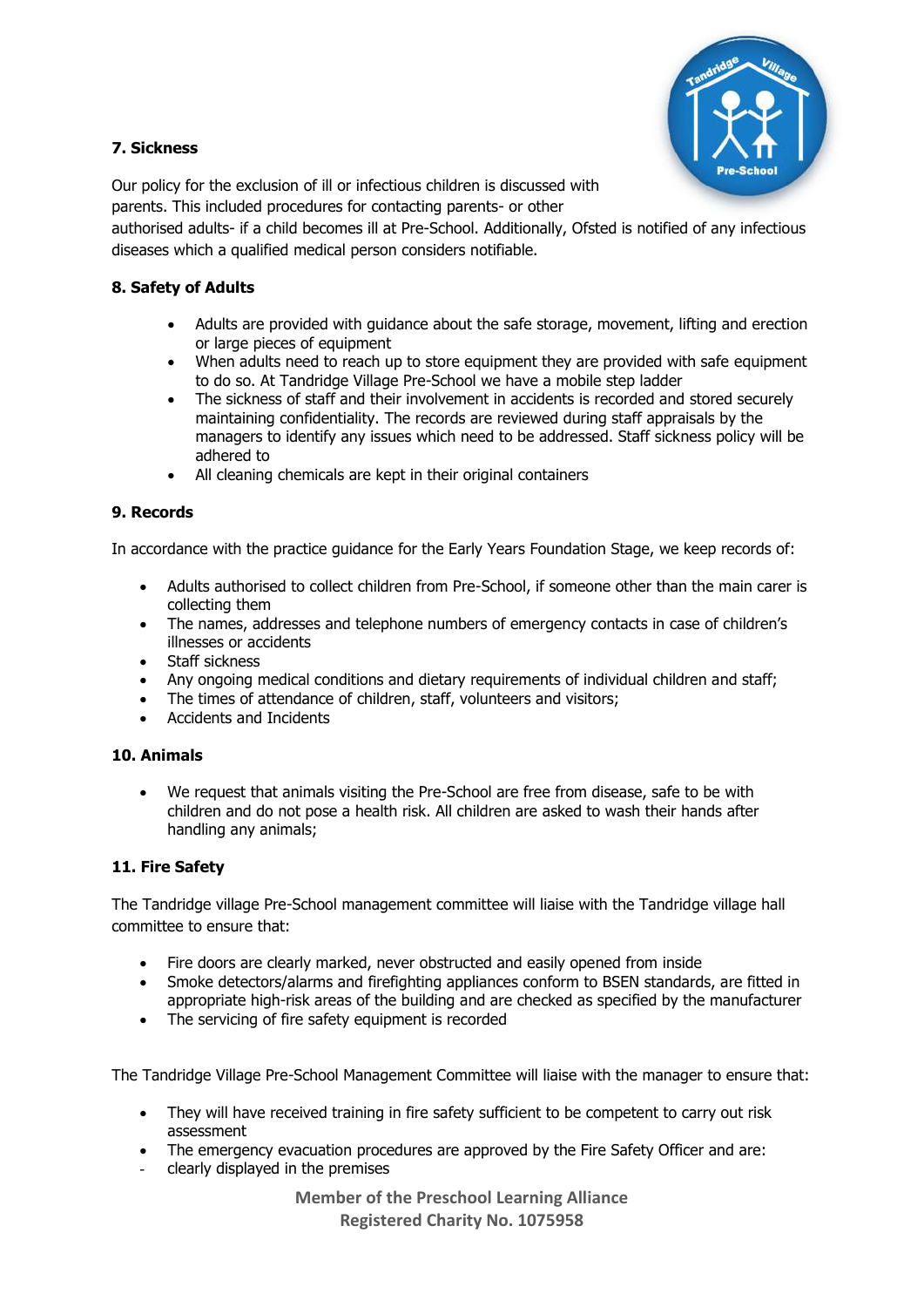

- explained to new members of staff, volunteers and parents; and
- practiced regularly at least once every six weeks
- Records are kept of fire drills and of fire safety equipment
- Emergency evacuation procedures are adhered to and any concerns that have arisen from them

## **12. First Aid and Medication**

At least one member of staff with a current first aid training certificate (relevant to infants and young children) is on the premises or on an outing at any one time. The first aid qualification includes first aid training for infants and young children.

We encourage all Pre-School staff to complete a first aid course.

Our first aid kit:

- Complies with the Health and Safety (first aid) Regulations 1981
- Is regularly checked by a designated member of staff and re-stocked as necessary
- Is easily accessible to adults; and
- Is kept out of reach of children.

At the time of admission to the Pre-School, parent' written permission for emergency medical advice or treatment is sought. Parent's sign and date their written approval.

Our Accident Book:

- Is kept safely and accessible
- All staff and volunteers know where it is kept and how to complete it and
- Is reviewed at least half-termly during meetings to identify any potential or actual hazards

Ofsted is notified of any injury requiring treatment by a General Practitioner/ hospital, or the death of a child or adult.

# **13. Electrical/ Gas Equipment**

The Tandridge village Pre-School management committee will liaise with the Tandridge village hall committee to ensure that:

- All electrical/ gas equipment conforms to safety requirements and is checked regularly
- The boiler/electrical switchgear/meter cupboard is not accessible to the children
- Fires, heaters, electric sockets, wires and leads are properly quarded and the children are taught not to touch then
- There are sufficient sockets to prevent overloading
- The temperature of hot water is controlled to prevent scalds
- Lighting and ventilation is adequate in all areas including storage areas

### **14. Storage**

- All resources and materials which children select are stored safely
- All equipment and resources are stored or stacked safely to prevent them accidentally falling or collapsing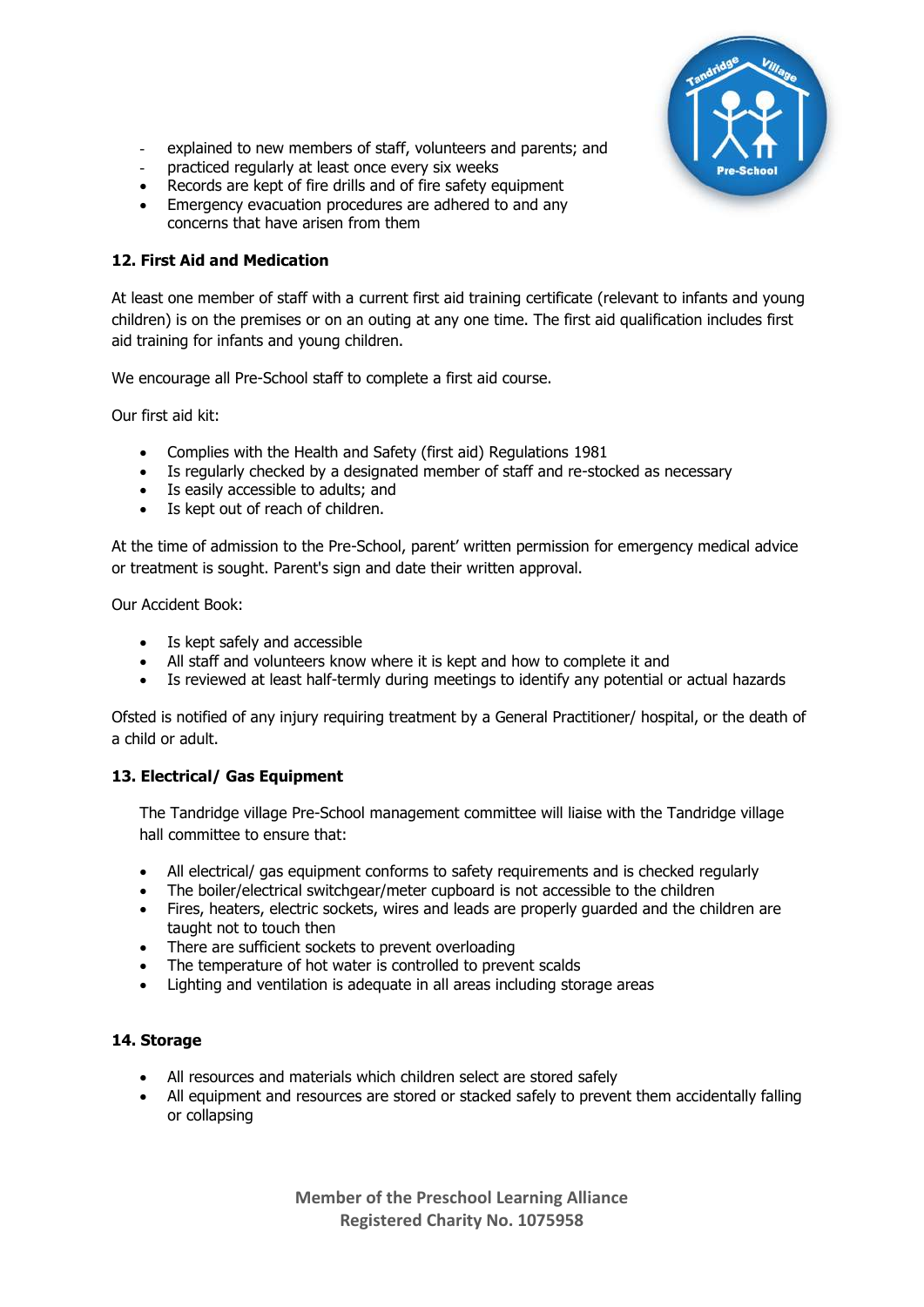# **15. Outdoor Area**



The Tandridge village Pre-School management committee will liaise with St Peter's school to ensure that:

- Our outdoor area is securely fenced
- Our outdoor area is checked for safety and cleared of rubbish before it is used
- Adults and children are alerted to the dangers of poisonous plants, herbicides and outside
- All outdoor activities are supervised at all times

## **16. Hygiene**

- We regularly seek information from the Environmental health department and the Health authority to ensure that we keep up-to-date with the latest recommendations
- Our daily routines encourage the children to learn about personal hygiene
- We have a daily cleaning routine for the Pre-School which includes play areas, kitchen, toilets and nappy changing area
- Toys (including dressing up clothes, soft toys, and furnishings), resources and equipment are cleaned every half term
- In between times, if necessary we will clean toys using antibacterial spray. This would come into effect if we had a few children unable to attend Pre-School at the same time due to illness
- The toilet area has a high standard of hygiene including hand washing and drying facilities and the disposal of nappies

We implement good hygiene practices by:

- Cleaning tables between activities;
- Checking toilets regularly:
- Wearing protective clothing- such as aprons and disposable gloves- as appropriate;
- Providing sets of clean clothes, using different coloured cloths for cleaning different areas;
- Providing tissues and wipes and a separate bin to dispose of them;
- Nappies will be placed in a nappy sack, then placed in a bag and then disposed of in the outside bin.

We as providers must notify Ofsted of any food poisoning affecting two or more children looked after on the premises. Notification must be made as soon as is reasonably practicable but in any event within 14 days of the incident. We understand that this is a requirement and failure to comply would be committing an offence.

### **17. Activities**

- Before purchase or loan, equipment and resources are checked to ensure that they are safe for the ages and stages of the children currently attending the Pre-School
- The layout of play equipment allows adults and children to move safely and freely between activities
- All equipment is regularly checked for cleanliness and safety and any dangerous items are repaired or discarded
- All materials- including paint and glue- are non-toxic
- Sand is clean and suitable for children's play
- Physical play is constantly supervised
- Children are taught to handle and store tools safely
- Children learn about health, safety and personal hygiene through the activities we provide and the routines we follow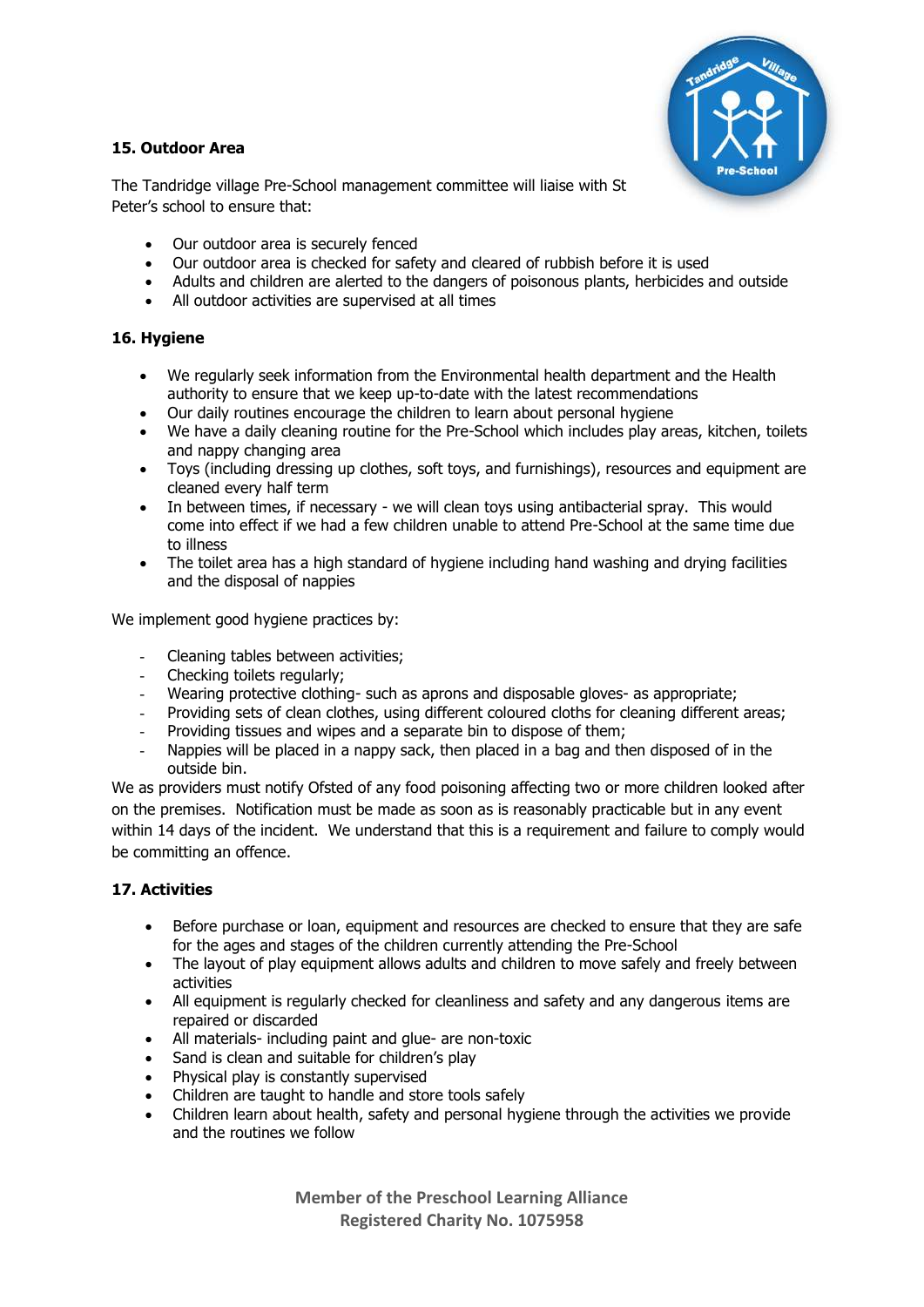

# **18. Food and Drink**

- Staff who prepare and handle food receive appropriate training, and understand, and comply with, food safety and hygiene regulations, by online training. This will enable everyone on the premises to thrive in a healthy environment
- All food and drink is stored appropriately
- Adults DO NOT carry hot drinks through the play area(s) and do not place hot drinks within reach of children
- Snack and meal times are appropriately supervised and children do not walk about with food and drinks
- Fresh drinking water is available to the children at all times
- We operate systems to ensure that children do not have access to food/drinks to which they are allergic. A list of children with allergies will be displayed at all times on the kitchen wall. It is the responsibility of every staff member to be aware of the children with allergies and adhere to our promoting health and hygiene policy

# **19. Outings and Visits**

- We have agreed procedures for the safe conduct of outings
- Procedures to be followed on outings are contained within our operational plan
- A risk assessment is carried out before an outing takes place
- Parents always sign consent forms before major outings
- Our adult to child ratio is high, normally one adult to two children
- The children are appropriately supervised to ensure no child gets lost and that there is no unauthorised access to children

# **20. Children's Safety**

- Only persons who have been checked for criminal records by an enhanced disclosure from the Criminal Records Bureau and are registered with Ofsted as child carers have unsupervised access to the children, including helping them with toileting
- Adults do not normally supervise children on their own
- All children are supervised by adults at all times
- Whenever children are on the premises at least two adults are present
- Photographs of the children will be taken to record their individual progress, to gather evidence of developmental needs and to record the activities of the setting in general terms. These will be used to support the learning that should take place in the EYFS. All staff members will keep their mobile phones (some with camera facilities) in the kitchen area. No camera or recording equipment of any kind will be taken into private areas of the setting\*. The pictures taken will be deleted from the memory of the camera once printed or saved onto the settings computer. This computer is stored at the setting and is password protected.
- Parents will be told that no photographs will be taken by them of their child or any other child in the setting without the permission of the manager and all parents or guardians present.
- \* The setting has in the past, and may in the future, photograph the children washing their hands to demonstrate the hygiene routine required of them after they have used the toilet. Whenever this takes place two members of staff will be present.

Additionally, the Safeguarding children policy endorses the need to safeguard the welfare of children attending Tandridge village Pre-School and helps to ensure the safety of the Pre-School children

# **21. Security**

• Systems are in place for the safe arrival and departure of children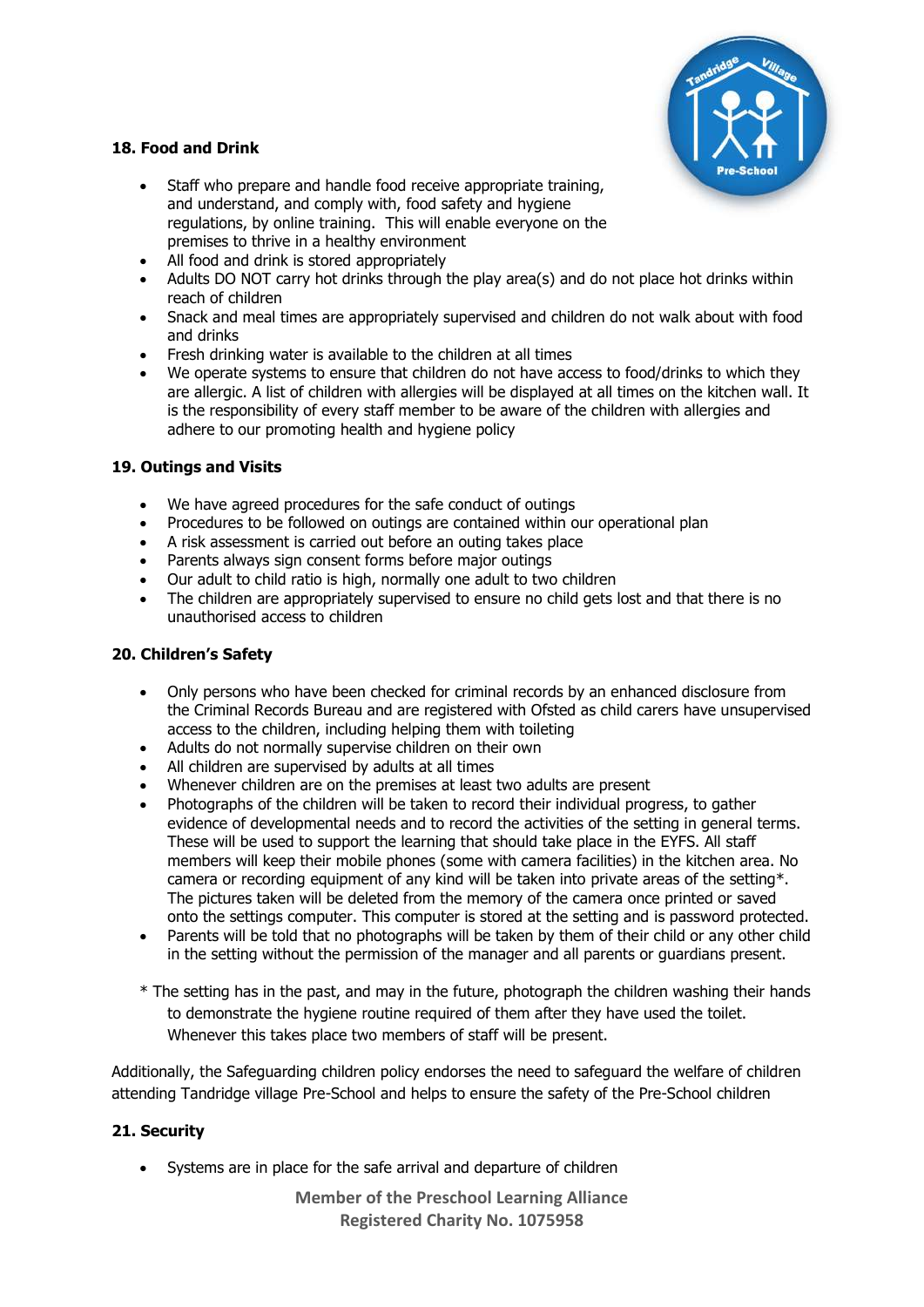

- The arrival and departure times of adults- staff, volunteers and visitors- are recorded
- Our systems prevent unauthorised access to our premises
- Our systems prevent children from leaving our premises unnoticed
- The personal possessions of staff and volunteers are stored out of reach of children during Pre-School session. All mobile phones are kept in the kitchen area

### **22. Windows**

The Tandridge village Pre-School management committee will liaise with the Tandridge village hall management committee to ensure that:

- Low level windows are made from materials which prevent accidental breakage or are made safe
- Where possible, windows are protected from accidental breakage or vandalism from people outside the building

## **23. Doors**

• We take precautions to prevent children's fingers from being trapped in doors

### **24. Floors**

• All surfaces are checked daily to ensure they are clean and not uneven or damaged

#### **25. Kitchen**

- Children do not have unsupervised access to the kitchen
- All surfaces are clean and non-porous
- There are separate facilities for hand-washing and for washing up
- Cleaning materials and other dangerous materials are stored out of children's reach
- When children take part in cooking activities, they:
	- are supervised at all time
	- are kept away from hot surfaces and hot water; and
	- do not have unsupervised access to electrical equipment

### **26. Review**

The Tandridge village Pre-School management committee and manager will evaluate, re view and revise its policy in response:

- Inadequacies revealed by monitoring and evaluation
- Changes to health and safety legislation
- Other internal or external changes

This policy has been adopted by Tandridge Village Pre-School Committee.

Signed on behalf of the Pre-School:

Date

This policy will be reviewed: Autumn 2022